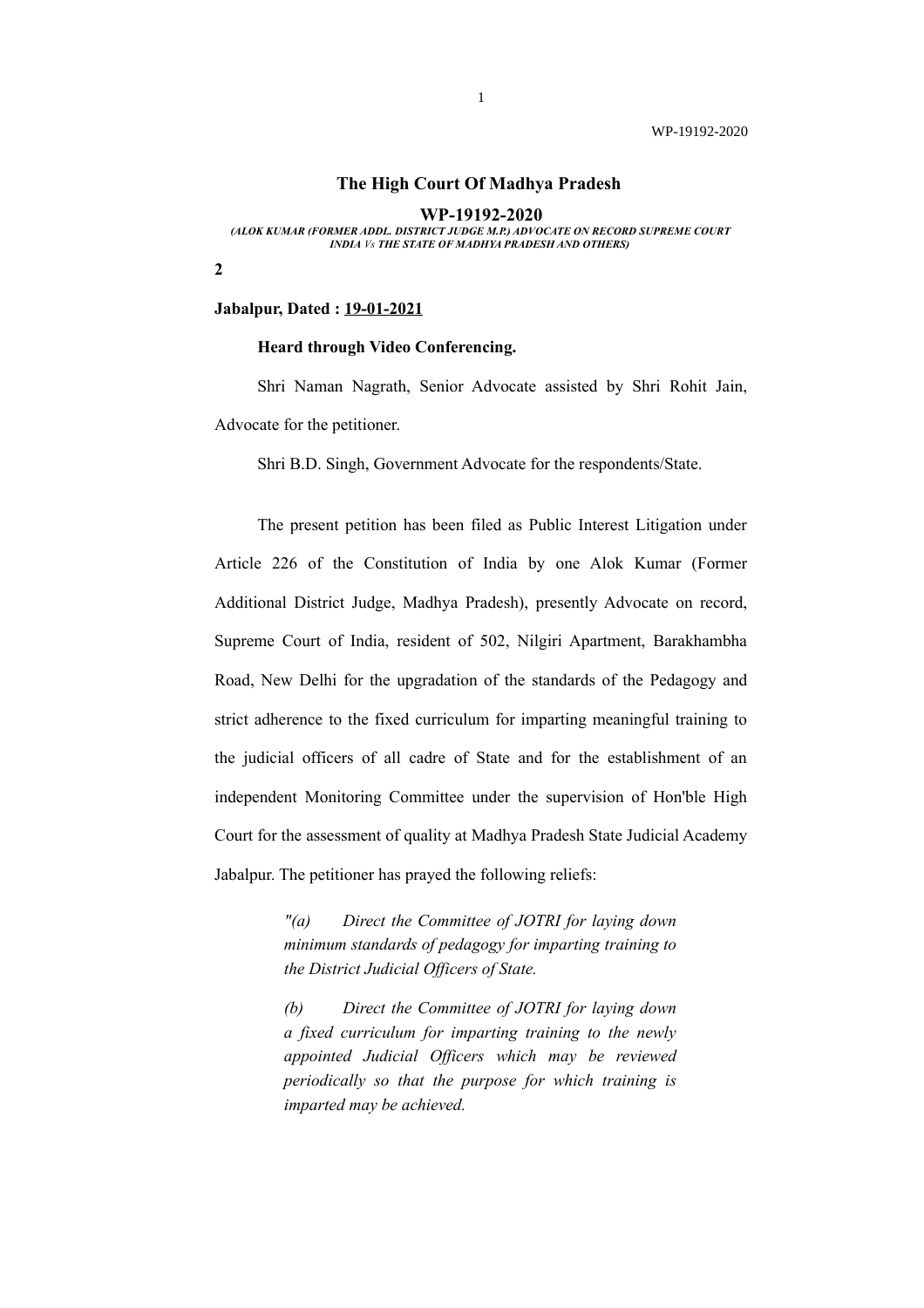*(c) Direct the Committee of JOTRI for laying down a guideline for adhering the judicial discipline and protocol in discharge of its duty.* 

*(d) May nominate the Committee of JOTRI to act as the monitoring committee of the JOTRI.* 

*(e) Issue such other writ, direction or order, which this Hon'ble Court may deem fit and proper under the facts and circumstances of the case."*

2. This Court is cognizant of the fact that the Madhya Pradesh State Judicial Academy, Jabalpur prepares the academic calendar for the complete year and it has already prepared such calendar for the year 2021, where not only the training programmes for the newly recruited Judicial Officers are finalized but the Refresher Courses, Colloquium, Seminars and Interactive Sessions for the District & Session Judges, District Judges (Entry Level), Chief Judicial Magistrates (Senior Civil Judges), Civil Judges Class-I, Civil Judges Class-II (Entry Level), Judges dealing with Motor Accident Claim Cases, the Presiding Officers of the Family Court, the Presiding Officers of the Courts dealing with cases under Section 138 of Negotiable Instruments Act, 1881, the Presiding Officers of the Commercial Courts, the Presiding Officers of the Labour Courts and Industrial Courts, the Presiding Officers of the Court dealing with the cases under the Protection of Women from Domestic Violence Act, 2005 and workshops on variety of subjects such as Cyber Laws & Electronic Evidence, Motor Accident Claim cases, Protection of Children from Sexual Offences Act, 2012, Land Acquisition Laws, Juvenile Justice, Electricity Act, 2003, Anti-Corruption Laws, Family Laws, Forest & Wild Life Laws, Scheduled Castes and Scheduled Tribes (Prevention of Atrocities) Act, 1989, Narcotic Drugs & Psychotropic Substances Act, 1985 and the Specialized Educational Programmes at State Forensic Science Laboratory,